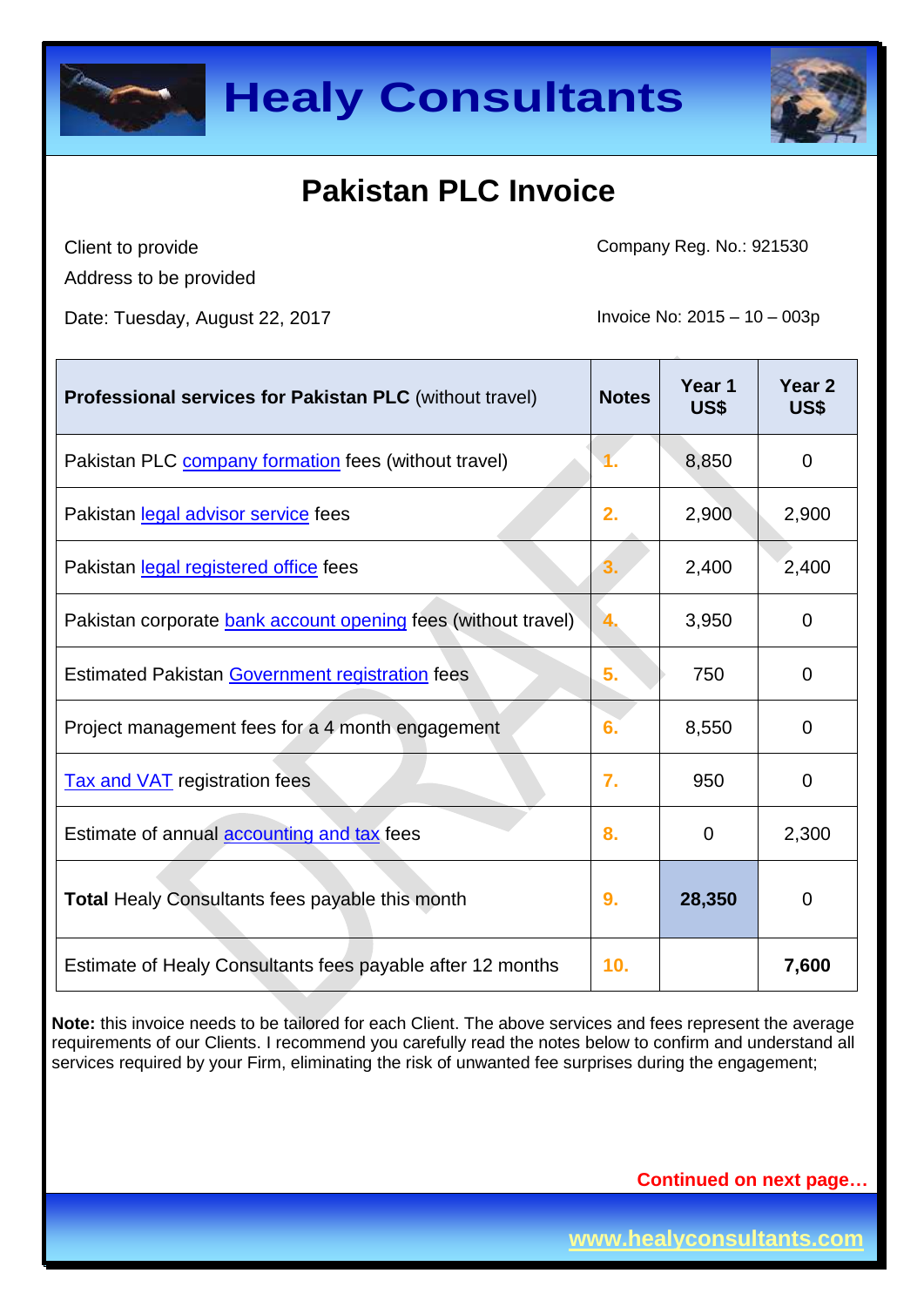



#### *Notes to invoice above*

**1.** Healy Consultants fees to efficiently and effectively complete Pakistan company registration within twelve [weeks \(click link\)](http://www.healyconsultants.com/pakistan-company-registration/fees-timelines/#timelines) by **i**) choosing the optimum regulatory license for our Client's business activities **ii)** reserving the company name with the Securities and Exchange Commission [\(SECP\)](http://www.secp.gov.pk/) **iii)** settlement of our accountant and lawyer fees and **iv)** preparing a high quality company incorporation application for the [SECP](http://www.secp.gov.pk/) and **v)** obtaining security clearance of all foreign shareholders and directors;

All [engagement fees](http://www.healyconsultants.com/company-registration-fees/) (click link) are agreed and paid up front and agree to the fees published on our country web pages. Consequently, there are no hidden fees, surprises or ambushes throughout the engagement. All engagement deadlines are agreed up front in the form of a [detailed](http://www.healyconsultants.com/index-important-links/example-project-plan/)  [project plan,](http://www.healyconsultants.com/index-important-links/example-project-plan/) mapping out [deliverables](http://www.healyconsultants.com/deliverables-to-our-clients/) by week throughout the engagement term;



Every week during the engagement, Healy Consultants will email our Client a [detailed status](http://www.healyconsultants.com/index-important-links/weekly-engagement-status-email/)  [update.](http://www.healyconsultants.com/index-important-links/weekly-engagement-status-email/) Our Client is immediately informed of engagement problems together with solutions. Your dedicated engagement manager is reachable by phone, Skype, live chat and email and will communicate in your preferred language;

- **2.** In accordance with the [Companies Ordinance of 1984,](http://www.bu.edu/bucflp/files/2012/01/Companies-Ordinance-of-1984.pdf) each Pakistan LLC must appoint a legal advisor, who may be a natural person or a body corporate, but the legal advisor must be resident in Pakistan. Healy Consultants will act as your Pakistan legal advisor, for which our annual responsibilities include **i)** preparing and filing the legal annual return; **ii)** securely maintaining company records; **iii)** liaising with the Pakistan government on our Client's behalf; **iv)** legal filing of changes of company structure; and **v)** reminding our Client of statutory deadlines;
- **3.** In accordance with **Pakistan law**, an LLC shall as from the date of its incorporation have a legal registered office in Pakistan, to which all official government communications and notices may be addressed. To comply with this statutory requirement, Healy Consultants' Pakistan office will be the registered office address for your company. Thereafter, this address will be used to receive government correspondence including **i)** tax letters **ii)** notice of the legal annual return; and **iii)** all government communications. Most of our Clients wish to place Healy Consultants' [office address](http://www.healyconsultants.com/corporate-outsourcing-services/company-secretary-and-legal-registered-office/) on invoices, contracts, websites and business cards;
- **4.** This fee is an estimate of government costs payable during your Firm's engagement. For transparency purposes, all government fee payments will be supported by original receipts and invoices. Examples of government costs include **i)** reserving the company name with the [SECP](http://www.secp.gov.pk/) **ii)** obtaining digital signatures and **iii)** obtaining the certificate of incorporation. Following engagement completion, Healy Consultants will refund our Client any excess of funds received over actual Government costs paid;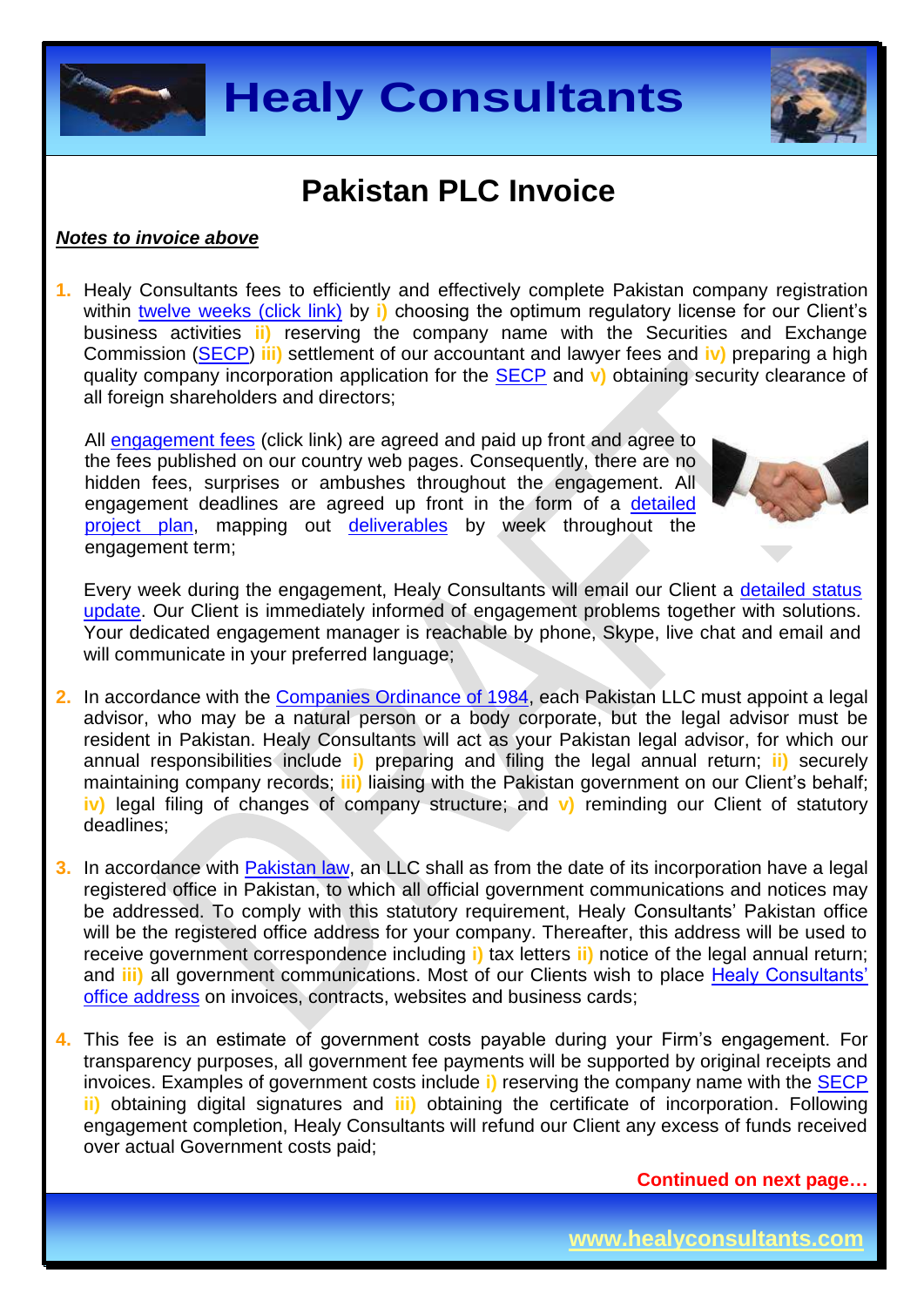



**5.** Healy Consultants will be pleased to open a Pakistan corporate bank account without our Client travel. It is a time consuming task, and Healy Consultants will shelter our Client from the associated administrative challenges. As you can appreciate, it is a difficult task to obtain bank account approval through a newly formed company when shareholders, directors and bank signatories reside overseas. Healy Consultants will prepare a business plan for the bank to optimize the probability of corporate bank account approval. Depending on our Client's business and nationality, there is a 60% probability the banks will request a bank signatory to travel for a one hour bank interview. Healy Consultants will try its best to negotiate with the bank for a travel exemption. If our Client must travel to Pakistan for corporate bank account opening, Healy Consultants will refund our Client US\$950;

In accordance with **Pakistan Company Law**, a Pakistan PLC must maintain at all times a corporate bank account in the country. If our Client is not comfortable with only a Pakistan corporate bank account, Healy Consultants will be pleased to open [an international corporate](http://www.healyconsultants.com/international-banking/)  [bank account](http://www.healyconsultants.com/international-banking/) (click link) outside of Pakistan. Examples include New York, Germany, Liechtenstein, Austria, Bulgaria, South Africa, Australia, London, South America or Dubai. All banks will be top tier banks in these countries with excellent internet banking services. Example of our global banking partners include HSBC, Standard Chartered Bank, Citibank, Barclays, Standard bank, ANZ bank, VTB bank, UBS, Credit Suisse;

The banks enjoys ultimate power of approval of corporate bank account applications. Consequently, guaranteed success is outside of Healy Consultants' control. What is inside our control is the preparation and submission of a high quality bank application that maximizes the likelihood of approval. To date, we enjoy a 100% approval record because of our global [banking relationships](http://www.healyconsultants.com/international-banking/corporate-accounts/) and determination.







Global banks continue to tighten corporate bank account opening procedures, their internal compliance departments completing more thorough due diligence of Clients. Consequently, our Clients should expect the bank account approval period to take up to 4 weeks. Furthermore, global banks now require evidence of proof of business in the country where the corporate bank account will be, including sales contracts or lease agreement;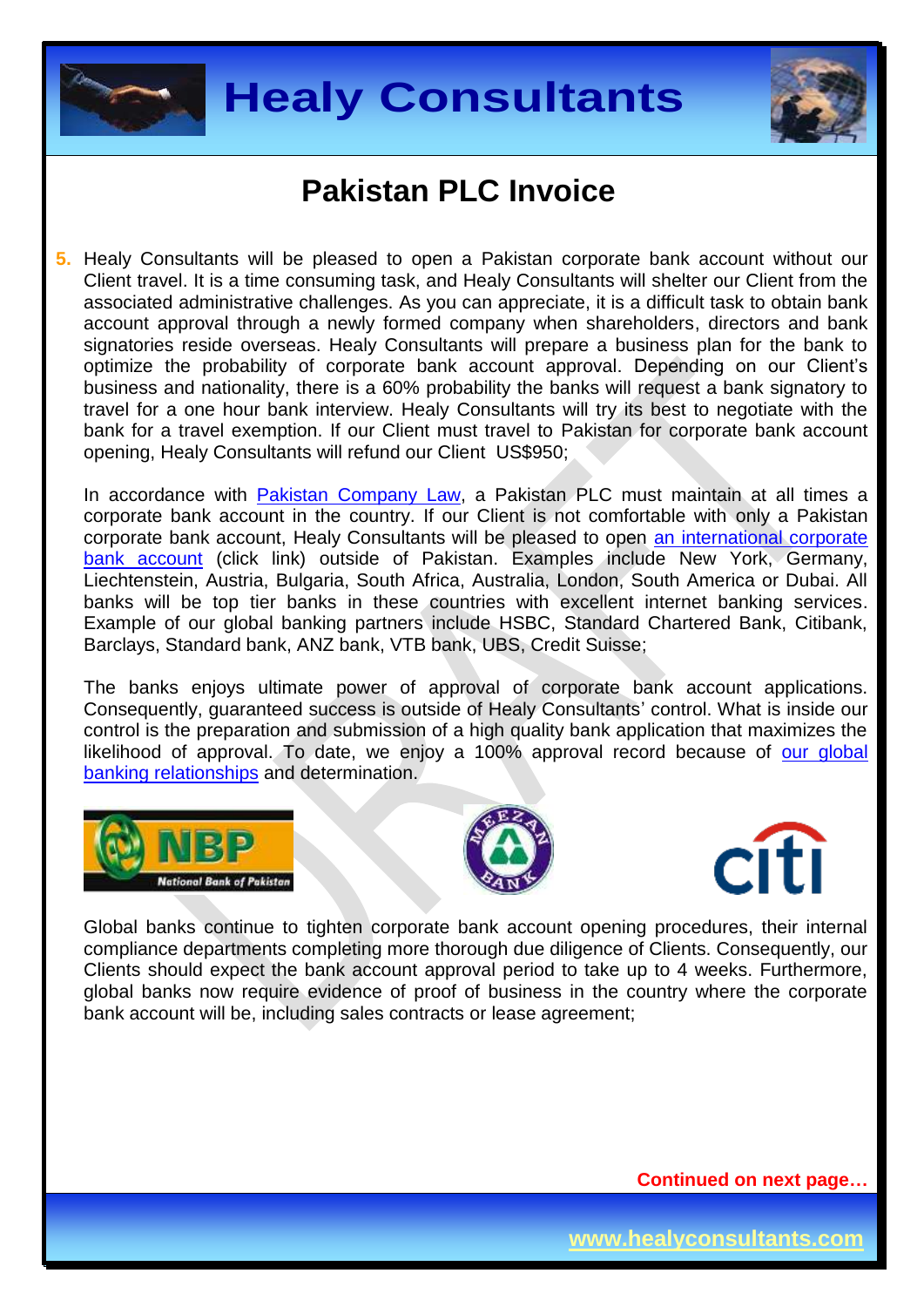



**6.** This cost includes Healy Consultants fees to thoroughly research and plan Pakistan business set up for our Client including **i)** payment of retainer fees to multiple lawyers, accountants and other consulting firms **ii)** preparation of a detailed project plan with timelines **iii)** time taken to determine the optimum Pakistan corporate structure, including preparation of a detailed comparison table of entities **iv)** ascertain the specific accounting, tax, legal and compliance considerations **v)** finding solutions to [challenges that occur](http://www.healyconsultants.com/engagement-project-management/) throughout the engagement and **vi)** completing a detailed, 23-page engagement strategy document from all of the above;

This cost also includes Healy Consultants' fees to efficiently and effectively project manage and timely complete our Client's engagement including **i)** injecting the paid up share capital on our Client's behalf and **ii)** collating and supervising the legalisation and attestation of all documents **iii)** weekly detailed engagement status updates to our Client and **iv)** weekly Friday conference call and **v)** finding solutions to unexpected challenges throughout the engagement;

Healy Consultants' project management fees also include the time taken to devise the strategies as to how to **i)** minimise the engagement period **ii)** complete the engagement without our Client travelling **iii)** avoid the need for a Pakistan local shareholder **iv)** avoid the need for a specific regulatory license **v)** open a Pakistan corporate bank account without Pakistan sponsor involvement **vi)** secure a virtual office address with minimum cost;

The Pakistan PLC registration is a long and complicated process for foreign investors. Healy Consultants will liaise with multiple independent lawyers and accounting firms to ensure that **i)** your Firm complies with Pakistan commercial regulations **ii)** your Firm's interests are well protected and **iii)** your Firm enjoys all possible tax benefits;

**7.** In accordance with Pakistan law, each entity must register for corporate tax and each foreign individual shareholder and director must secure a national tax number (NTN) at the [Federal](http://www.fbr.gov.pk/)  [Board of Revenue;](http://www.fbr.gov.pk/)

In accordance with the [Sales Tax Act 1990,](http://download1.fbr.gov.pk/Docs/20101213131245110staxact1990.pdf) a Pakistan manufacturing company is obligated to register for sales tax if annual revenue exceeds US\$50,000 while a retail company must register if the value of their supplies exceeds US\$50,000 in any calendar year. Healy Consultants will be happy to assist you with VAT registration for a onetime fee of US\$850;

**8.** For an active trading company, these [accounting and tax](http://www.healyconsultants.com/pakistan-company-registration/accounting-legal/) fees are an estimate of Healy Consultants fees to efficiently and effectively discharge your annual company accounting and tax obligations. Following receipt of a set of draft accounting numbers from your company, Healy Consultants will more accurately advise accounting and tax fees. For a dormant company, Healy Consultants fees are only US\$950;

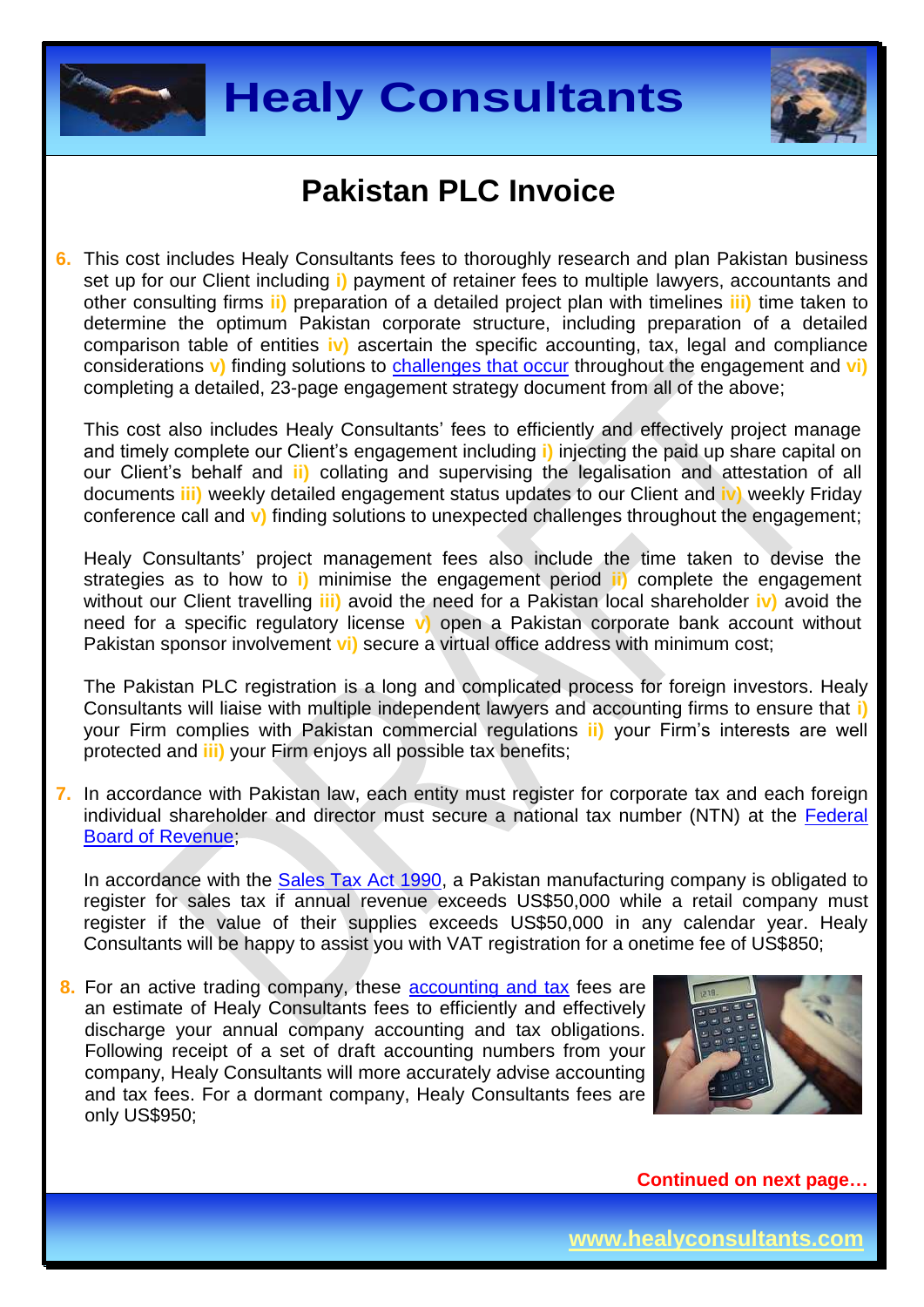



- **9.** All fees quoted in this invoice correspond to fees quoted [on Healy Consultants'](http://www.healyconsultants.com/company-registration-fees/) website. Please review this invoice carefully to identify errors. During the rush of the business day, it is possible that Healy Consultants inadvertently made fee calculation errors, typing errors or omitted services or omitted historic fee payments from Clients. In the unfortunate event you identify invoice errors, please revert to me directly re the same. I apologize in advance if I or my staff made invoice errors;
- **10.**Assuming our Clients re-engage Healy Consultants in year 2, this fee is an estimate of the fees payable next year, 12 months after the date of company registration;
- **11.**The fees quoted in this invoice are a prediction of the fees required to efficiently and effectively complete this engagement in a timely manner. If during the engagement Healy Consultants realizes that the project is more complex than anticipated, requiring a large additional investment of time, my Firm will revert to request additional fees. If Healy Consultants completes the engagement faster and more easily than expected, Healy Consultants is happy to refund some fees to our Client;
- 12. Engage Healy Consultants to [project manage](http://www.healyconsultants.com/project-manage-engagements/) business set up in every country on the planet. We are the best in the [world](http://www.healyconsultants.com/best-in-the-world/) at what we do, timely completing the  $A$  to  $Z$  of every country engagement;
- **13.**In accordance with Pakistan Company Law, the issued share capital of US\$5,000 must be deposited to the company bank account after incorporation. To optimize engagement efficiency and minimize delays, Healy Consultants is happy to deposit these funds on behalf of our clients;
- **14.**It is compulsory for every Pakistan PLC company to appoint a legal advisor, who must be ordinarily resident in Pakistan. To minimize complexity, Healy Consultants recommends our Client appoint one staff member already in Pakistan. If our Client is uncomfortable with this strategy, Healy Consultants will provide a nominee legal advisor. Our annual fee for the same is US\$6,600 per nominee;
- **15.**It is compulsory for every Pakistan PLC company to appoint a statutory auditor. To minimize complexity, Healy Consultants recommends our Client appoint its own staff members already in Pakistan. If our Client is uncomfortable with this strategy, Healy Consultants can contact audit firms on behalf of our Client;
- **16.**Depending on our Client's business and nationality, the Pakistan Government may require a special regulatory license to carry on your business in the country. Healy Consultants will assist our Client secure license approval; there may be additional engagement fees. However, the Government enjoys ultimate power of approval of company registrations and business licenses;

**Continued on next page…**

**www.healyconsultants.com**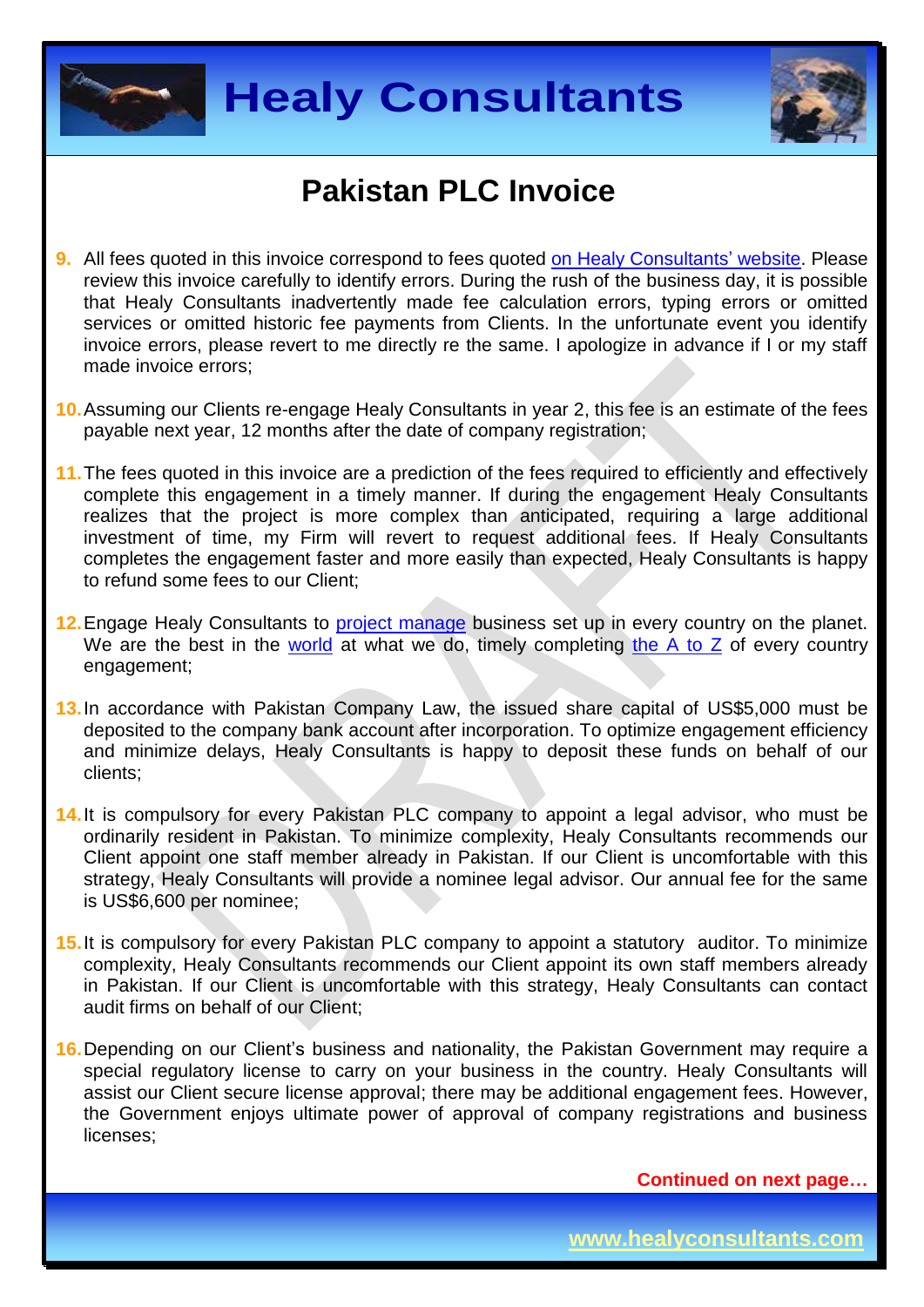



**17.**If our Client and Healy Consultants properly plan this engagement, our Clients' will *not* have to travel during this engagement. Healy Consultants will efficiently and effectively complete company registration and corporate bank account opening in a timely manner without our Client presence. Instead, our Client will need to **i)** sign and get documents legalized in the embassy in their country of origin and **ii)** courier the originals to Healy Consultants office;



- 18. If our Client requires nominee shareholder and director services [\(click link\),](http://www.healyconsultants.com/corporate-outsourcing-services/nominee-shareholders-directors/) Healy Consultants will be pleased to assist. Our fee for professional, passive nominee corporate shareholder amounts to US\$2,100 per annum. Our fee to be both nominee director or shareholder amounts to US\$6,600 per annum each. Being the sole shareholders and sole director of a Client's company exposes Healy Consultants to reputation, litigation and financial risk;
- **19.**If required, Healy Consultants will be pleased to assist your firm to secure employee [visa](http://www.healyconsultants.com/pakistan-company-registration/formation-support-services/) approvals. Our fee is US\$2,950 for the first employee, US\$1,950 for the second employee, US\$950 per employee thereafter. Our employee visa fees includes preparation of a quality visa application and submitting to the correct Government immigration officers. The Government enjoys ultimate power of approval of visa applications. Consequently, guaranteed success is outside of Healy Consultants' control. What is inside our control is the preparation and submission of a high quality immigration visa application that maximizes the likelihood of visa approval;
- **20.**Some of our Clients request Healy Consultants to provide temporary shared [office space](http://www.healyconsultants.com/virtual-office/) for 6 months until their preferred business premises is found. If your Firm requires this service, our one-time fee is US\$950. Monthly rental thereafter is paid directly to the landlord, independently of Healy Consultants;
- 21. It is important our Clients are aware of their personal and corporate tax obligations in their country of residence and domicile. Let us know if you need Healy Consultants help to clarify your local and international annual tax reporting obligations;
- **22.**Monthly, quarterly and mid-year Government tax obligations include filing **i)** monthly sales tax returns **ii)** monthly withholding tax returns and **iii)** reports on quarterly general meetings. If you need our help, Healy Consultants can complete monthly Government reporting for a monthly fee of US\$860. Healy Consultants monthly support will include i) receive in dropbox the monthly invoices from our client ii) label monthly bank statement transactions iii) preparation and submission of VAT returns and iv) submission of monthly employee payroll reporting;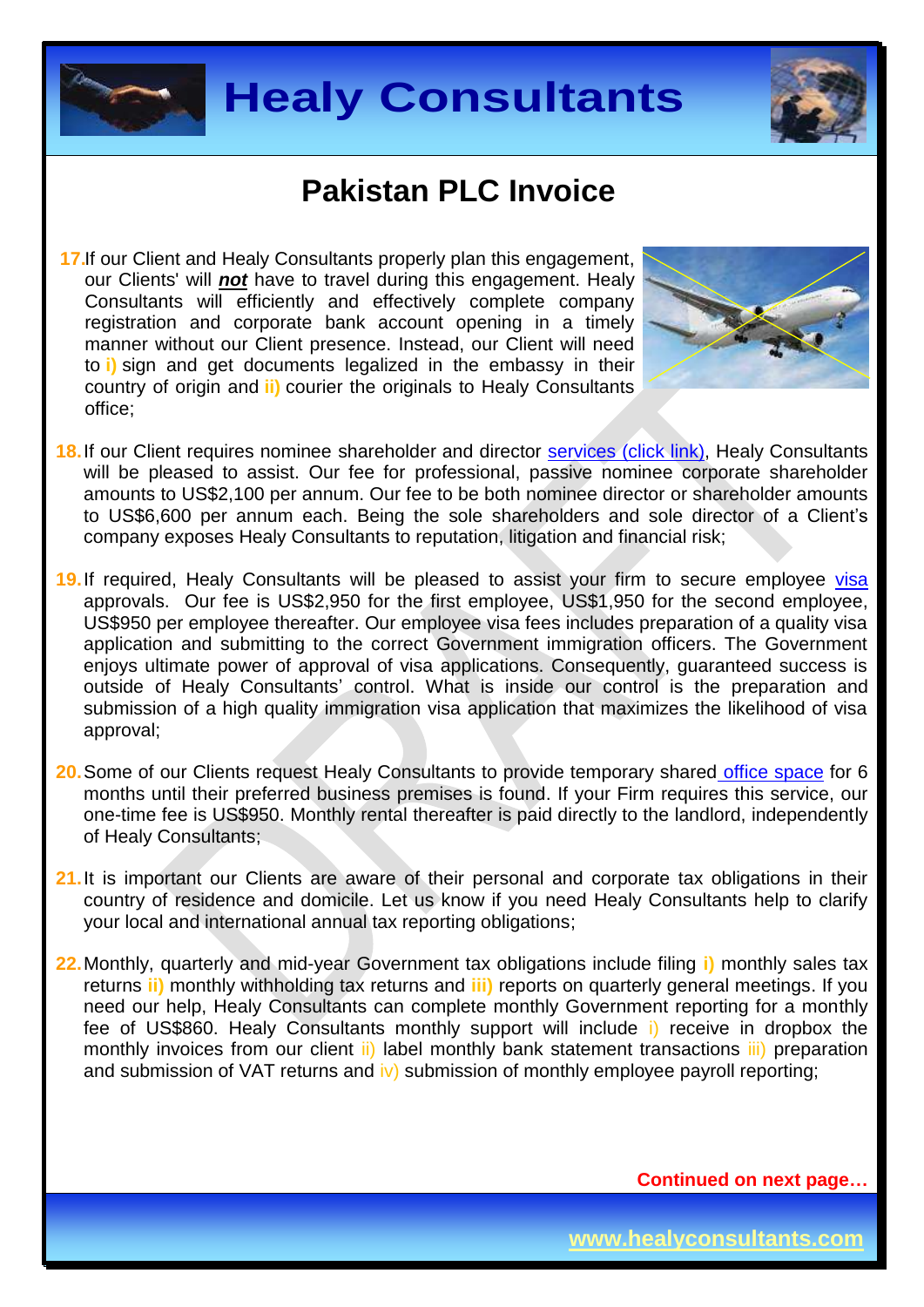



**23.**During the engagement, shareholders and directors' documents may need to be translated into the local language; before the Government and Bank approves company registration and corporate bank account opening respectively. Consequently, our Client should budget for possible additional translation and embassy attestation fees. Either our Client or Healy Consultants can complete this administrative task;

As always, Healy Consultants will negotiate with all third parties to eliminate or reduce additional engagement costs. For transparency purposes, all third party fee payments will be supported by original receipts and invoices. Examples of possible third party payments include **i)** embassy fees **ii)** notary public costs **iii)** official translator fees;

- **24.**Some of our Clients require an [immediate country](http://www.healyconsultants.com/turnkey-solutions/) solution. With this strategy, within a day Healy Consultants can supply our Client **i)** an existing dormant Pakistan company number and **ii)** an already approved Pakistan corporate bank account number and **iii)** a business address. Turnkey solutions are attractive to those entrepreneurs who wish to immediately. close a country deal, sign a contract or invoice a customer;
- 25. As stipulated on our **[business website](http://www.healyconsultants.com/)** and in section 3 of our engagement letter, Healy Consultants will only commence the engagement following **i)** settlement of our fees and **ii)** completion and signing of our legal engagement letter;
- 26. Healy Consultants will only incorporate your company after 75% of due diligence [documentation](http://www.healyconsultants.com/due-diligence/) is received by email. Healy Consultants will only open a corporate bank account after 100% of the Client's original due diligence documentation is received by courier;
- **27.**During the annual renewal engagement with our Client, our in-house [Legal and Compliance](http://www.healyconsultants.com/about-us/key-personnel/cai-xin-profile/)  [Department](http://www.healyconsultants.com/about-us/key-personnel/cai-xin-profile/) reviews the quality and completeness of our Client file. Consequently, Healy Consultants may revert to our Client to ask for more up to date [due diligence documentation;](http://www.healyconsultants.com/due-diligence/)
- **28.**To assist our Clients to minimize foreign exchange costs, we offer the payment in SG\$, Euro, Pounds or US\$. Kindly let me know in which currency your Firm prefers to settle our fees and I will send an updated invoice, thank you;
- **29.**Some of our Clients engage Healy Consultants to [recruit](http://www.healyconsultants.com/corporate-outsourcing-services/how-we-help-our-clients-recruit-quality-employees/) local employees. We have a lot of experience in this area and we are quite skilled at securing quality candidates for our Clients;
- **30.**To efficiently and effectively complete your engagement in a timely manner, we recommend your Firm transfers these funds to Healy Consultants corporate bank account. Thereafter, our Incorporation and Banking Team will aggressively advance your engagement, providing your Firm daily feedback as to engagement status. I would be grateful if you email us the bank transfer advice slip to enable my Accounting Department to accurately and timely identify bank receipts:

**Continued on next page…**

**www.healyconsultants.com**